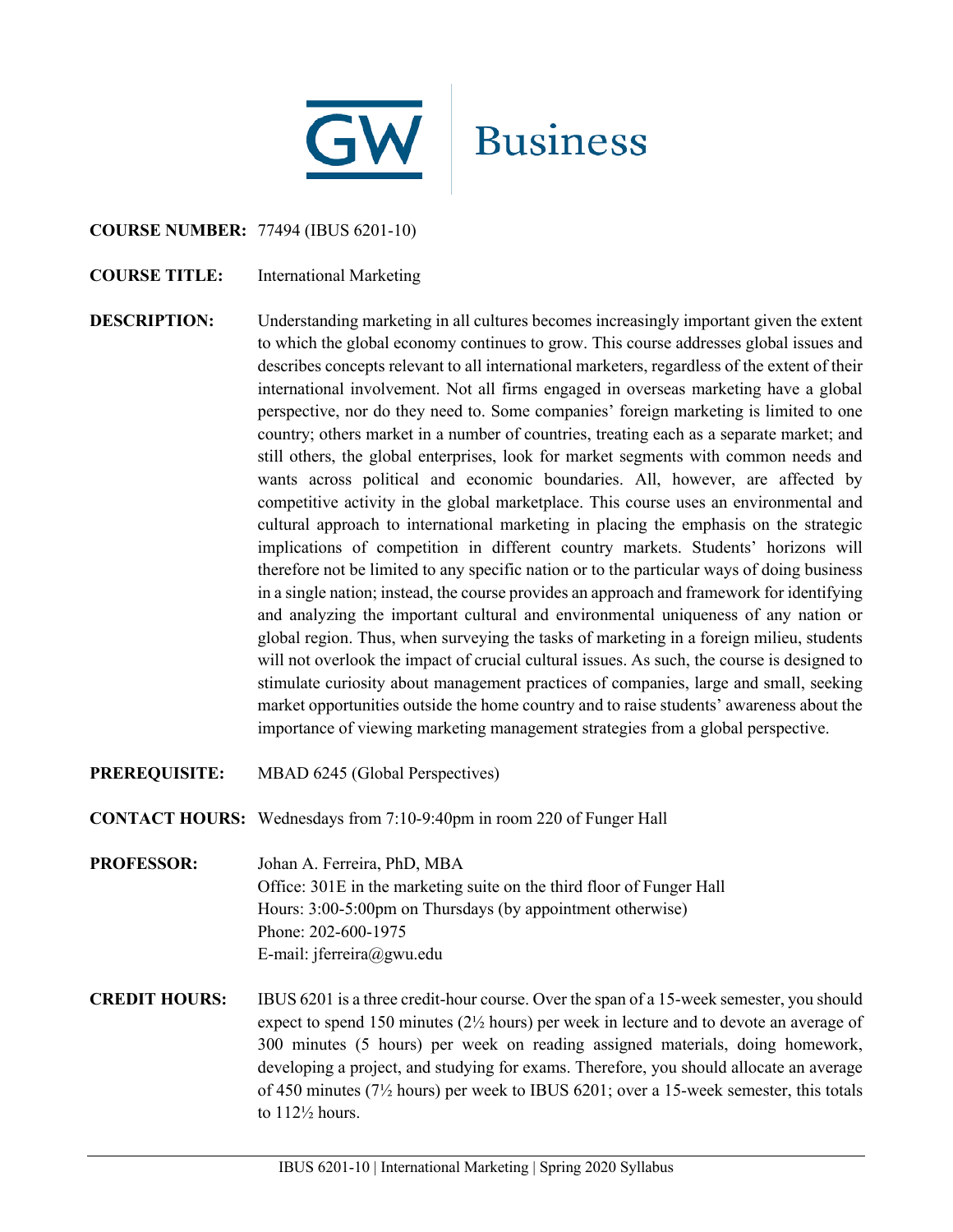- 1. Become familiar with the discipline of international marketing by demonstrating how it is both similar to and different from the regular marketing "playbook".
- 2. Develop an appreciation for the international marketing environment by analyzing it in detail through the lens of the PESTLE framework.
- 3. Learn how to establish an international footprint through the utilization of information systems and marketing research, the development of core marketing strategy (segmentation, targeting, and positioning), and the application of various market-entry strategies.
- 4. Become skilled at activating international marketing strategies through the development and implementation of the international marketing mix, comprising the four Ps of the classical marketing mix – product, price, place, and promotion.
- 5. Gain an understanding of the strategic elements of international competitive advantage and become familiar with issues related to leadership, organization, and corporate social responsibility in the global arena.
- **MATERIALS:** Your reflection on the material covered and participation in class are important elements of the learning process. You are therefore strongly encouraged to come prepared with a thorough reading of the textbook and performing any other activities assigned for a particular class.

**Print text:** Green, MC & Keegan, WJ. 2020. *Global Marketing*. Tenth edition. Hoboken, New Jersey: Pearson Education. ISBN: 978-0-134-89975-6.

# OR

**Electronic text:** Green, MC & Keegan, WJ. 2020. *Global Marketing*. Tenth edition. Hoboken, New Jersey: Pearson Education. ISBN: 978-0-134-89983-1.

#### OR

**MyLab Marketing with Pearson eText:** Green, MC & Keegan, WJ. 2020. *Global Marketing*. Tenth edition. Hoboken, New Jersey: Pearson Education. Access card ISBN: 978-0-134-90021-6.

**Important!** You should NOT use earlier editions of the textbook, because they do not contain some of the content required for the course.

GRADING: The grading for this course is based on formative assessments comprising a project (presentation and essay), a midterm and a final, two homework assignments, quizzes, and class participation. The weighting of the various assessment elements is as follows: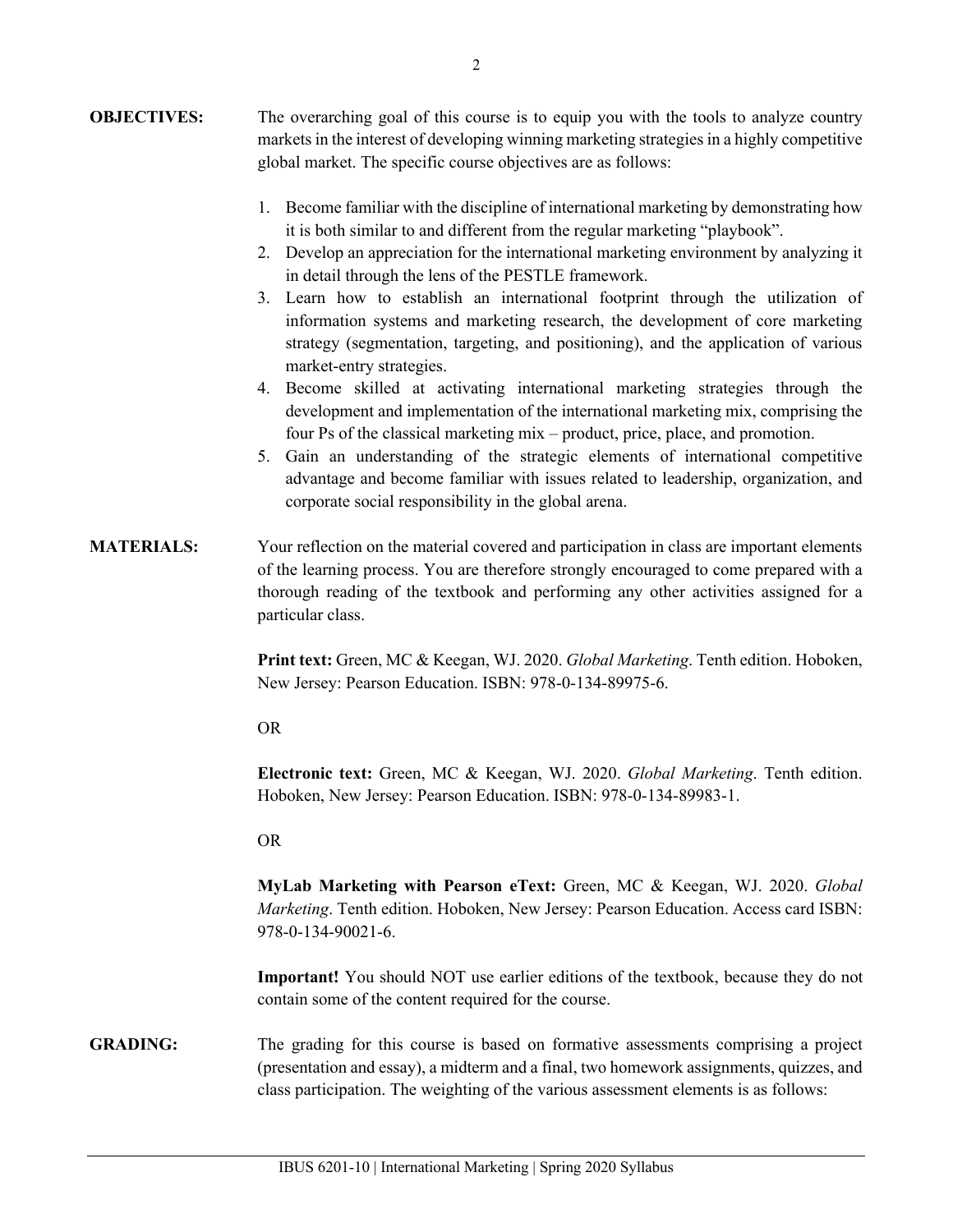| Project:             | 40%  |
|----------------------|------|
| Midterm:             | 20%  |
| Final:               | 20%  |
| Homework:            | 10%  |
| Class participation: | 10%  |
| Total:               | 100% |

Project (40%): The project comprises both a presentation (20%) and an essay (20%). The project serves as a capstone for the course; please see pp. 8-11 of this syllabus for more information.

**Important!** You must pay attention to the quality of your writing if you want to increase your chances of earning a good grade on written assignments in this course. Moreover, the degree to which you provide authoritative support for your arguments will also improve your chances of earning a good grade. You are expected to refer to the assigned reading and class discussion in support of your analyses; however, you will exceed expectations if you consult and reference additional sources such as a book or peerreviewed article.

Midterm (20%) and final (20%): Students typically find the midterm and final somewhat challenging given the nature of the questions asked (they are designed to make you think), so please plan to spend ample time studying. You will likely need a solid 2-3 days to prepare thoroughly.

Homework (10%): The homework assignments will assist you in learning and internalizing the material. You will be expected to complete two (2) assignments as indicated in the schedule on pages 6-7 of this document. Each assignment will contribute 50% to your overall homework score which, in turn, will contribute 10% to your overall grade for the course.

Class participation (10%): Adults learn more effectively when they actively participate in the learning process and when they learn from each other. To this end, please do not underestimate the importance of actively participating in class, even if you are shy or do not have the confidence to air your views in public yet. Always remember that the essence of your academic experience at GWU is having the opportunity to exchange ideas in an intellectually safe environment, so please do not hold back – you will only be shortchanging yourself and your fellow students.

In this course, class participation scores will be assigned as follows:

- Good/excellent =  $9-10$  ... this score will reflect that you consistently and thoughtfully contributed to in-class discussions based on careful preparation
- Average  $= 7-8$  ... this score will reflect that you made attempts to contribute but they were either inconsistent or not reflective of the assigned material
- Poor  $= 5-6$  ... this score will reflect that you attended class but did so erratically and made little effort to participate actively and thoughtfully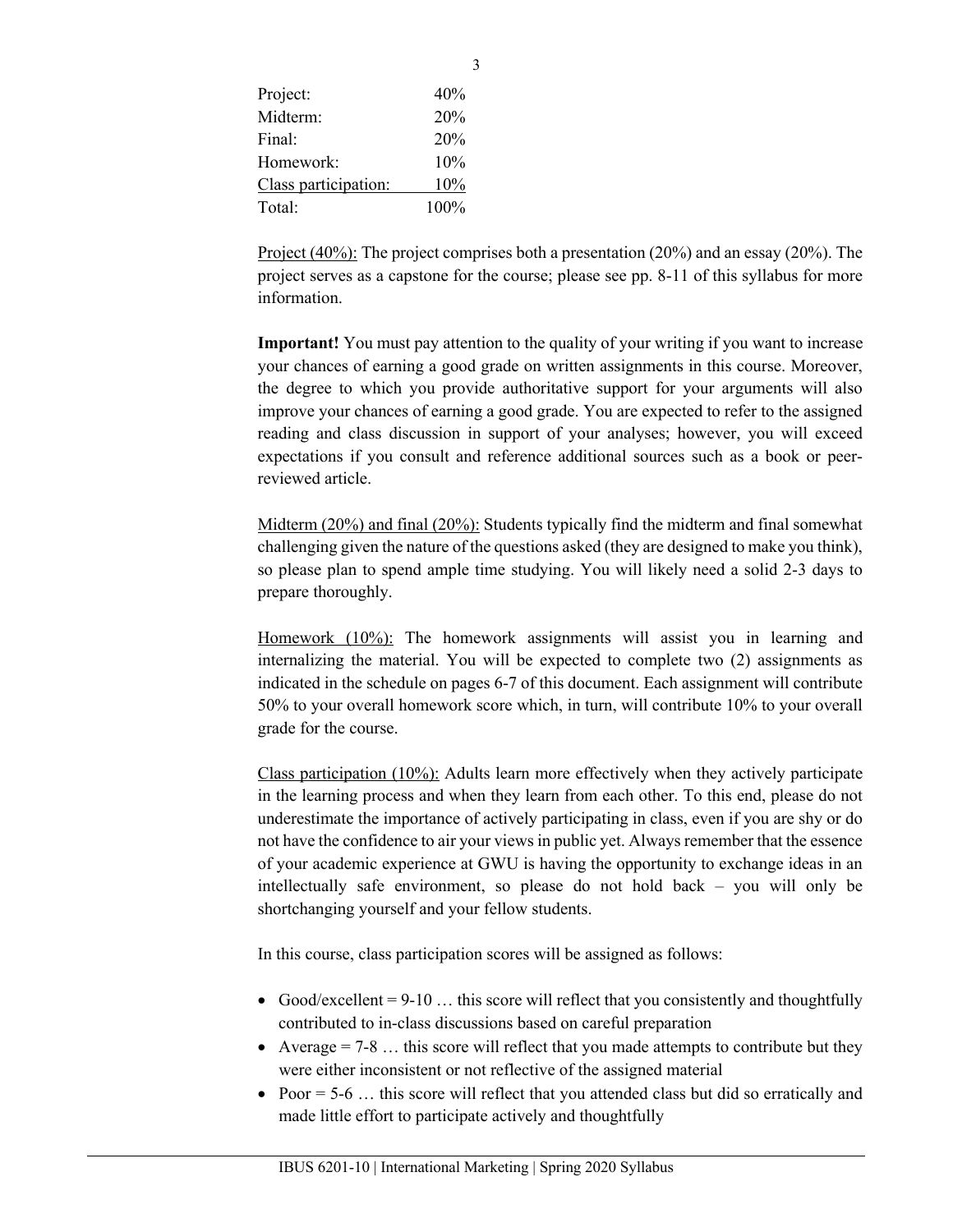Note that your class participation score will reflect the extent to which you prepared for and thoughtfully contributed to the discussions that will typically accompany lectures. As such, your class participation score will NOT be based on attendance only, so please do not expect a good grade if you simply attend every class; instead, you must actively participate by, for example, asking and responding to questions, or offering an informed perspective based on your reading and experience.

**Important!** If you are not comfortable speaking in class, then demonstrate your engagement through other means such as meeting with me during office hours, sharing text messages illustrating that you are actively thinking about the material you are learning, or writing a thoughtful message with your perspective on or questions about a particular topic discussed in class. Earning a good grade for class participation is not difficult, but it requires effort to demonstrate your tangible engagement in the course.

Your overall grade for the course will be assigned as follows:

| A                           | 93-100       |
|-----------------------------|--------------|
|                             |              |
| $A -$                       | 90-92        |
| $B+$                        | 87-89        |
| B                           | 83-86        |
| $B -$                       | 80-82        |
| $C+$                        | 77-79        |
| $\mathcal{C}_{\mathcal{C}}$ | 73-76        |
| $C-$                        | 70-72        |
| D                           | 60-69        |
| F                           | $< 60$ (!!!) |
|                             |              |

The average grade for this course is B, which you should expect to earn if you complete each assignment at a level consistent with its basic requirements. This does not mean that you have to be an expert on the subject matter but that you are expected to put in as much effort as necessary to demonstrate an acceptable level of understanding.

**INTEGRITY:** The code of academic integrity applies to all courses in the George Washington School of Business. Please familiarize yourself with the code. All students are expected to maintain the highest level of academic integrity throughout the semester. You should be aware that acts of academic dishonesty will be prosecuted and that you may incur harsh penalties, including failing the course. Students are responsible for knowing the acts that constitute academic dishonesty: http://www.gwu.edu/~ntegrity/code.html.

#### **POLICIES: Religious Accommodation**

Students should notify faculty during the first week of the semester of their intention to be absent from class on day(s) of religious observance. Faculty will extend to these students the courtesy of absence without penalty on such occasions, including permission to make up examinations. Faculty who intend to observe a religious holiday will arrange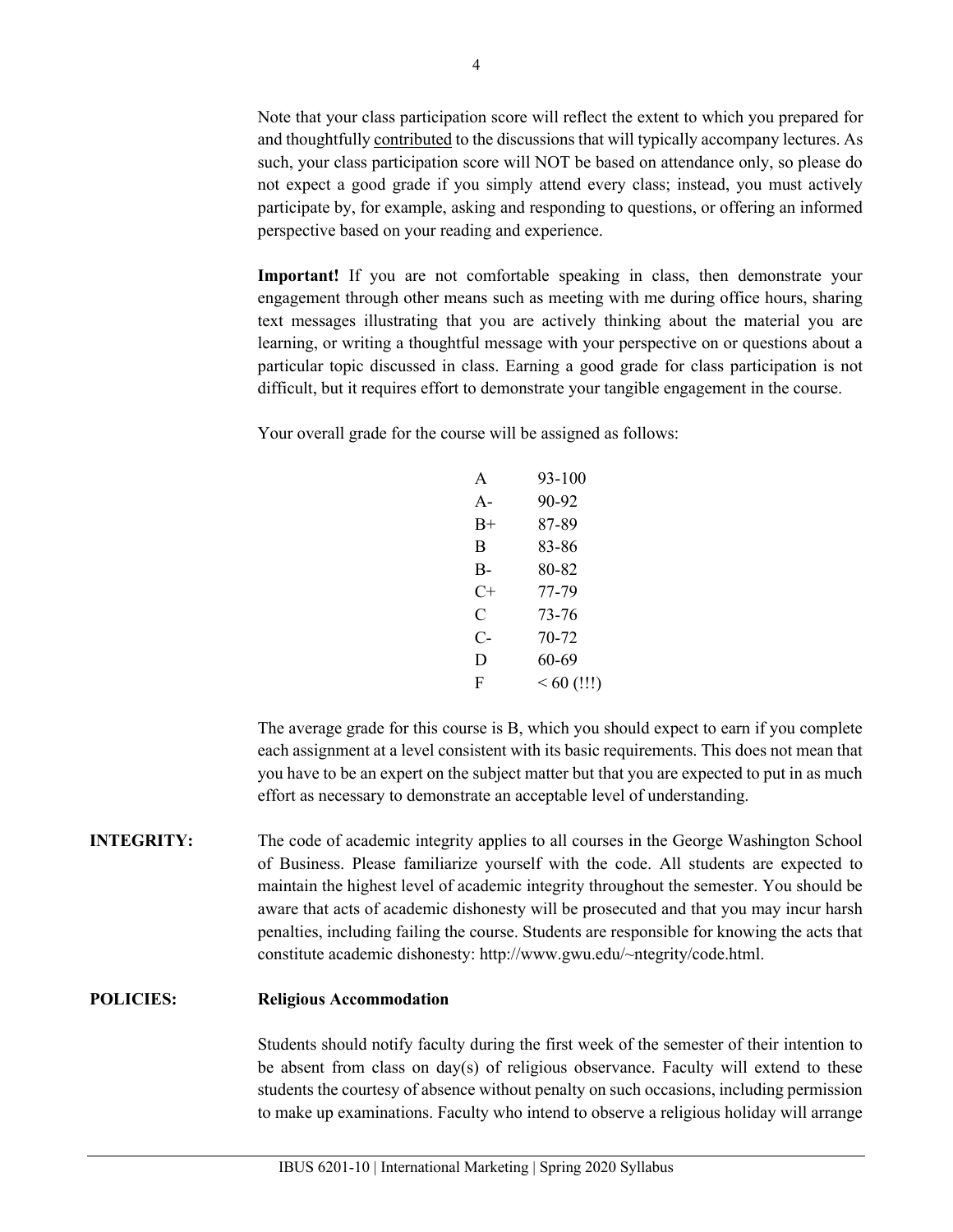at the beginning of the semester to either reschedule missed classes or make other provisions for course-related activities.

## **Disability Support Services (DSS)**

Any student who may need accommodation based on the potential impact of a disability should contact the Disability Support Services office at 202-994-8250 in Rome Hall, suite 102, to establish eligibility and coordinate reasonable accommodations. For additional information, please refer to https://disabilitysupport.gwu.edu/.

## **Mental Health Services**

Mental Health Services offers 24/7 assistance and referral to address students' personal, social, career, and study-skills problems. Services for students include crisis and emergency mental health consultations, confidential assessment, counseling services (individual and small group), and referrals. For additional information, please call 202- 994-5300 or visit https://healthcenter.gwu.edu/mental-health.

#### **GW Listens**

GW Listens is a mental-health support line for students to chat anonymously with welltrained peers. Call/text or chat online from 9:00pm-1:00am Sunday through Wednesday. If you contact GW Listens outside of these days and hours, you will be forwarded to the GWU Counseling and Psychological Services 24/7 support line. For additional information:

Website: https://www.sa.gwu.edu/gw-listens Phone (call/text): 202-902-8255 Chat online: go.gwu.edu/gwlistens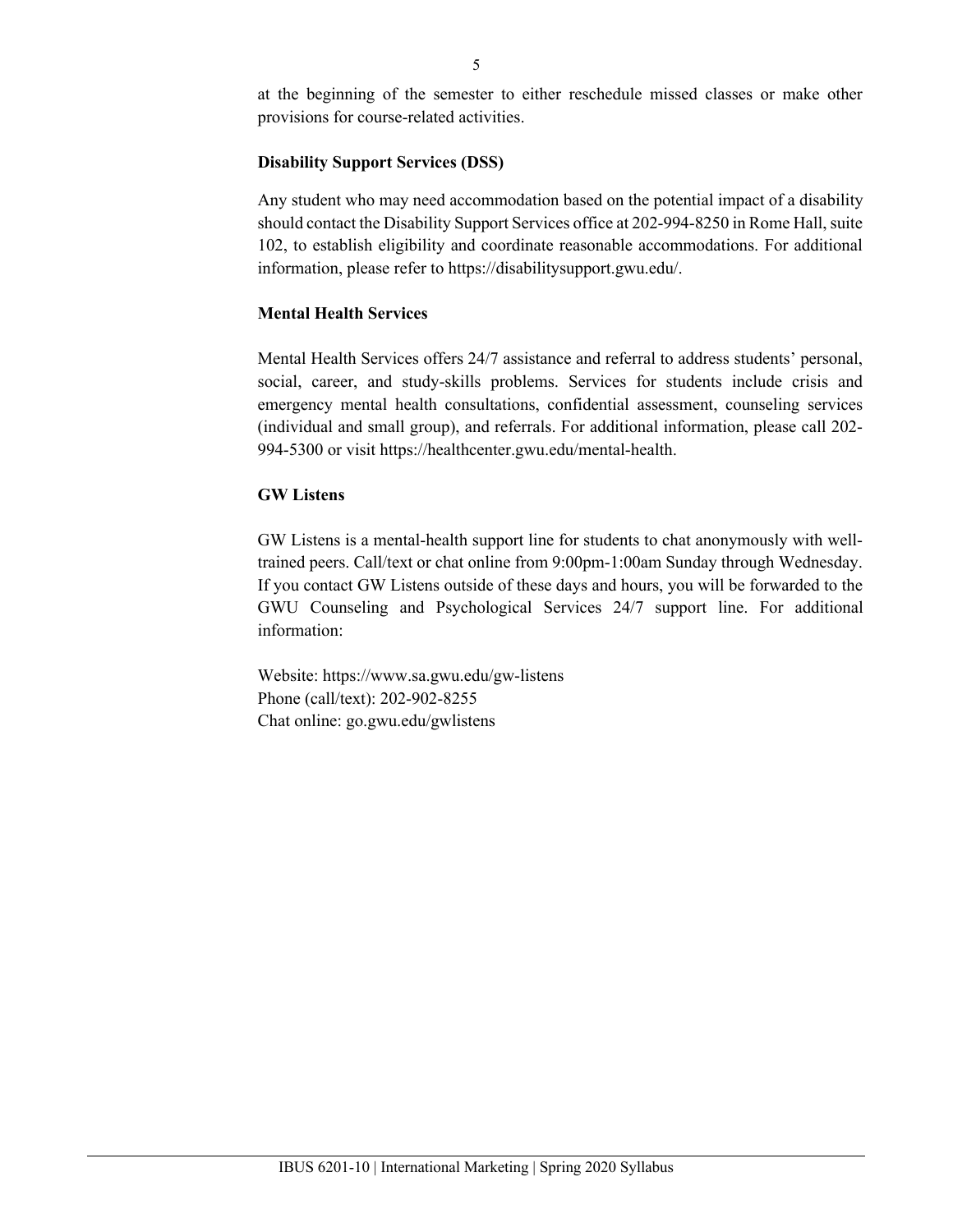# **SCHEDULE OF TOPICS**

The schedule below is subject to change as dictated by our progress and any unplanned events that may call for revision. The most important preparation for each class involves reading the assigned chapters of the textbook before class, thinking about real-life examples of the principles and theories, and preparing yourself to actively participate in class. You will find that international marketing is not a difficult discipline to master, but it requires extensive reading about the theories and exposure to their application. Student deliverables appear in **red** in the table below.

| Date          | Topic(s)                                                                                                                                  | <b>Assigned</b><br>Reading |
|---------------|-------------------------------------------------------------------------------------------------------------------------------------------|----------------------------|
| $15$ -Jan     | Course introduction / housekeeping; overview of the marketing process                                                                     | N/A                        |
| $22$ -Jan     | Introduction to Global Marketing                                                                                                          | Ch.1                       |
| 29-Jan        | The Global Economic Environment; The Global Trade Environment                                                                             | Ch. 2, 3                   |
| 5-Feb         | Social and Cultural Environments                                                                                                          | Ch.4                       |
| $12$ -Feb     | The Political, Legal, and Regulatory Environments; Global Information Systems and<br>Market Research; HOMEWORK 1 DUE                      | Ch. 5, 6                   |
| $19$ -Feb     | Segmentation, Targeting, and Positioning                                                                                                  | Ch.7                       |
| 26-Feb        | Importing, Exporting, and Sourcing; Global Market-Entry Strategies: Licensing,<br>Investment, and Strategic Alliances; PROJECT TOPICS DUE | Ch. 8, 9                   |
| 4-Mar         | <b>MIDTERM</b>                                                                                                                            | $Ch. 1-9$                  |
| 11-Mar        | Brand and Product Decisions in Global Marketing; Pricing Decisions                                                                        | Ch. 10, 11                 |
| $3/16 - 3/20$ | <b>Spring Break</b>                                                                                                                       | No class                   |
| 25-Mar        | Global Marketing Channels and Physical Distribution; Global Marketing<br><b>Communications Decisions I</b>                                | Ch. 12, 13                 |
| 1-Apr         | Global Marketing Communications Decisions II; Global Marketing and the Digital<br>Revolution; HOMEWORK 2 DUE                              | Ch. 14, 15                 |
| 8-Apr         | Strategic Elements of Competitive Advantage; Leadership, Organization, and Corporate<br>Social Responsibility                             | Ch. 16, 17                 |
| $15-Apr$      | <b>PRESENTATIONS 1-5</b>                                                                                                                  | N/A                        |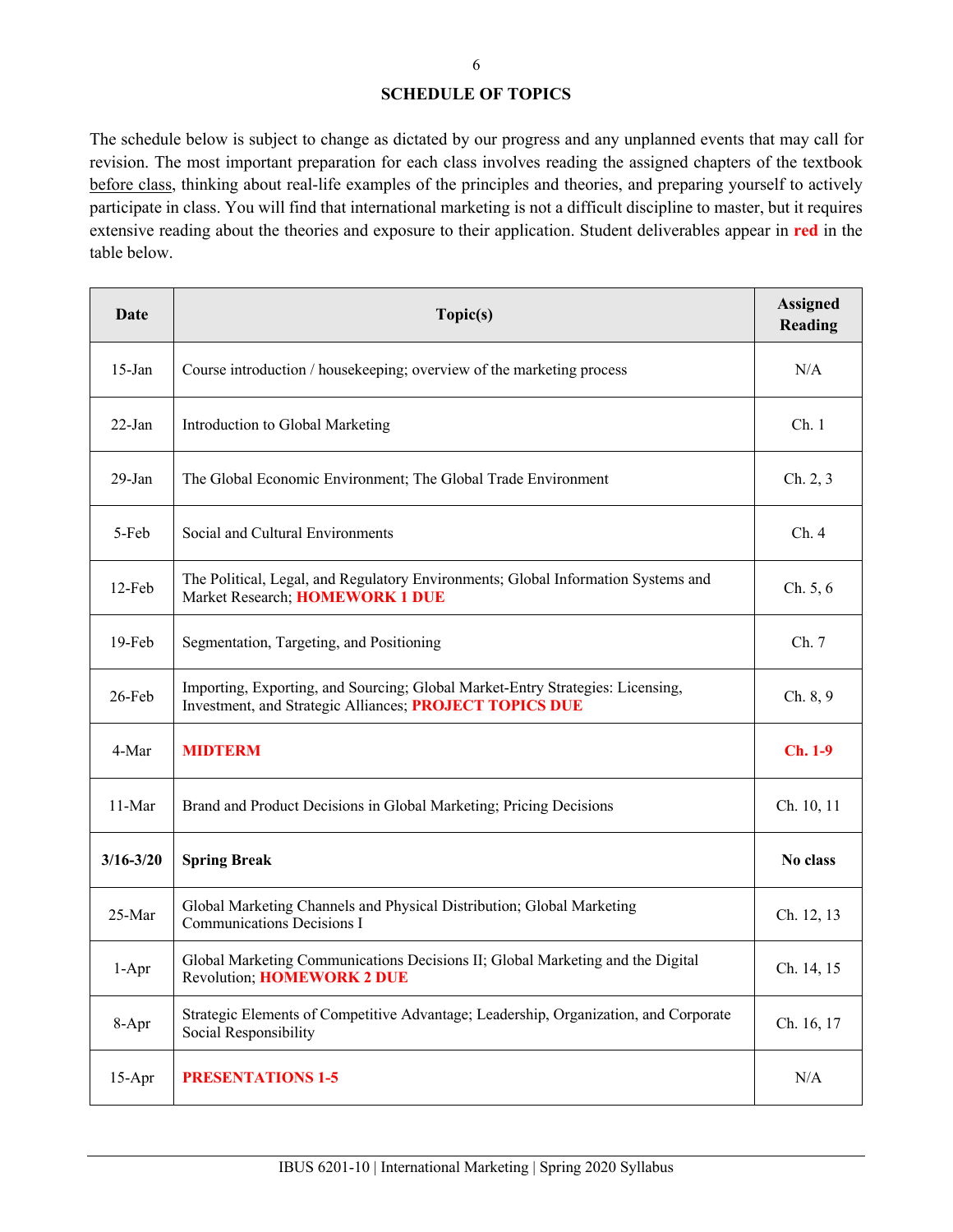| Date                                                                                                                                                   | Topic(s)                               | <b>Assigned</b><br>Reading |
|--------------------------------------------------------------------------------------------------------------------------------------------------------|----------------------------------------|----------------------------|
| $22-Apr$                                                                                                                                               | <b>PRESENTATIONS 6-10</b>              | N/A                        |
| $27$ -Apr                                                                                                                                              | <b>ESSAYS DUE;</b> Last day of classes | N/A                        |
| $28-Apr$                                                                                                                                               | Make-up / Reading Day                  | N/A                        |
| $29-Apr$                                                                                                                                               | Designated Monday                      | N/A                        |
| $5/4 - 5/12$                                                                                                                                           | <b>FINAL EXAM</b>                      | Ch. 10-17                  |
| <b>NOTE:</b> In accordance with university policy, the final exam will be given during the final exam period and not the<br>last week of the semester. |                                        |                            |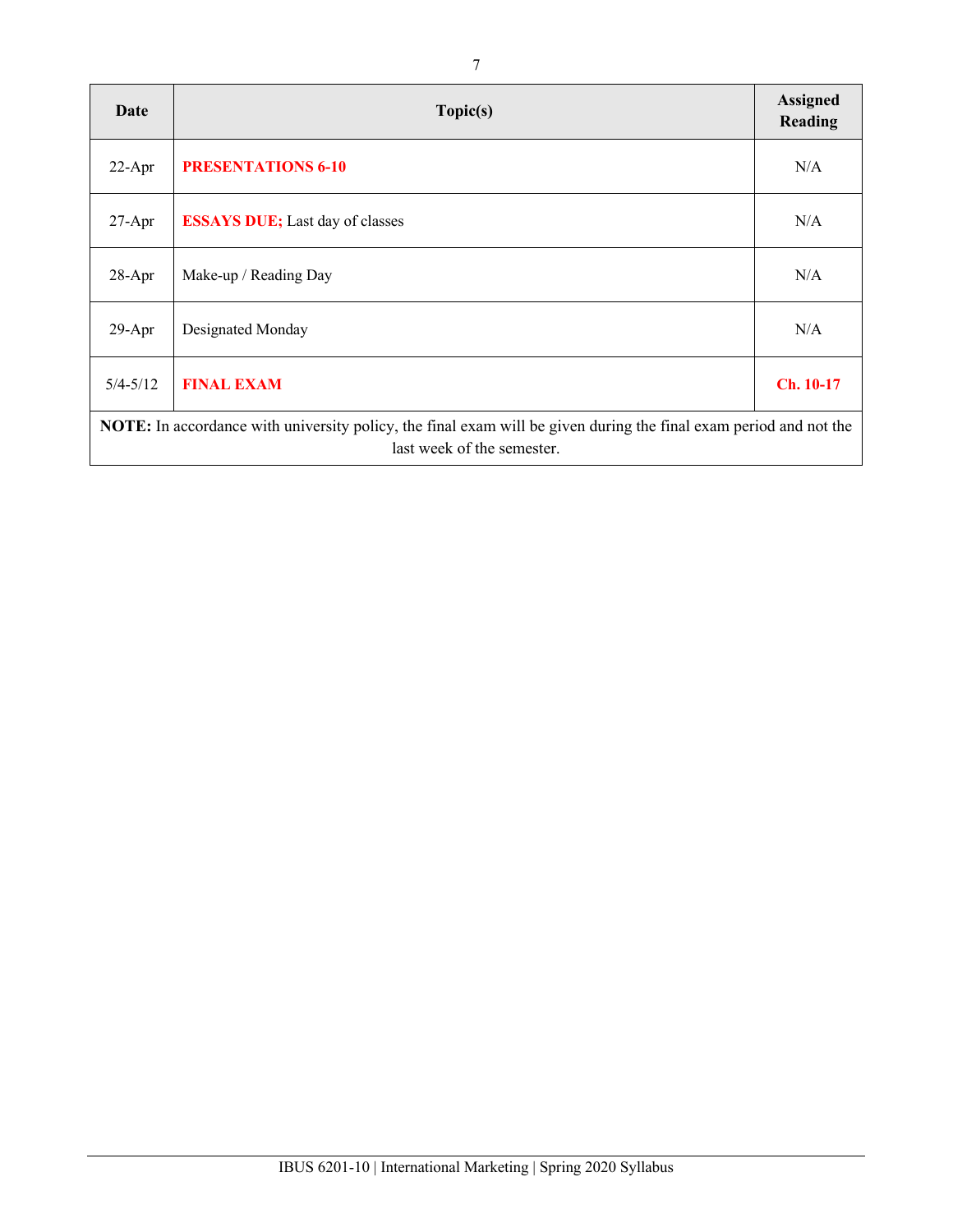#### **PROJECT (40% of overall grade)**

- **OBJECTIVE:** The goal of the project is to give you practice at applying the concepts, principles, and tools from this course to a real-world example. The project serves as a capstone for the course by giving you the opportunity to demonstrate that you are able to integrate what you have learned about international marketing; accordingly, it accounts for 40 percent of your overall grade for the course.
- **TOPIC:** First, you will compile a list of THREE (3) global offerings and then select ONE (1) as topic in collaboration with the instructor. The offerings on your wish list can be a product (e.g., Toyota Tsusho in the Ivory Coast), a service (e.g., GE Renewable Energy in China), an experience (e.g., National Geographic Expeditions in Patagonia), a person (e.g., Lady Gaga), a company (e.g., Nestlé in Brazil), or an idea (e.g., World Wildlife Fund in Africa). What these examples have in common is that each has a global target audience – as should the entries on your wish list. The offering approved for each student will be unique in that no two students will analyze the same offering, so please think creatively and expansively in compiling your wish lists. As indicated on the schedule of topics, your list of three potential topics is due on **26 February 2020**.
- **PRESENTATION:** The presentation accounts for 50% of the project score; it should be ready by the week of **13 April 2020**. The presentation should be prepared in Microsoft PowerPoint (or a similar, editable) format. Take care to organize the material clearly, logically, and succinctly so that it can be presented in no more than 25 minutes. This is a strict limitation – any student that exceeds 25 minutes will be penalized commensurate the amount of time by which it exceeds its allotted amount of time. Each student should be ready for a 5-minute question-and-answer session upon completion of the presentation, so please remember to anticipate and prepare for the questions the audience may pose. **EVERY STUDENT MUST PRESENT.**

**Important!** It is imperative that you prepare well to deliver a coherent, polished presentation that tells a compelling story. Among others, this means that you should think through the key messages the audience should take away from your presentation, the "theater" you will employ to captivate them, and, critically important, presenting as if doing so extemporaneously. **DO NOT READ OFF NOTE CARDS – YOU WILL BE PENALIZED SEVERELY FOR DOING SO.** What is the secret to success on the presentation? Start early to give yourself ample time to prepare and then practice, practice, practice … and then practice some more.

**ESSAY:** The essay accounts for 50% of the project score; it is due on 27 April 2020 and should be delivered in a Microsoft Word (or similar, editable) document of no more than 12-15 pages (double-spaced, 12 pt. Arial). The purpose of the essay is to enrich the content of your presentation by expanding on the key points, addressing any of the audience's questions that may require further elaboration, and incorporating additional content that may have arisen as a result of your seeing other students' presentations. Also remember that it is not the length of the essay that matters, but the quality of the insights and their relevance to the marketing principles discussed in the course that counts.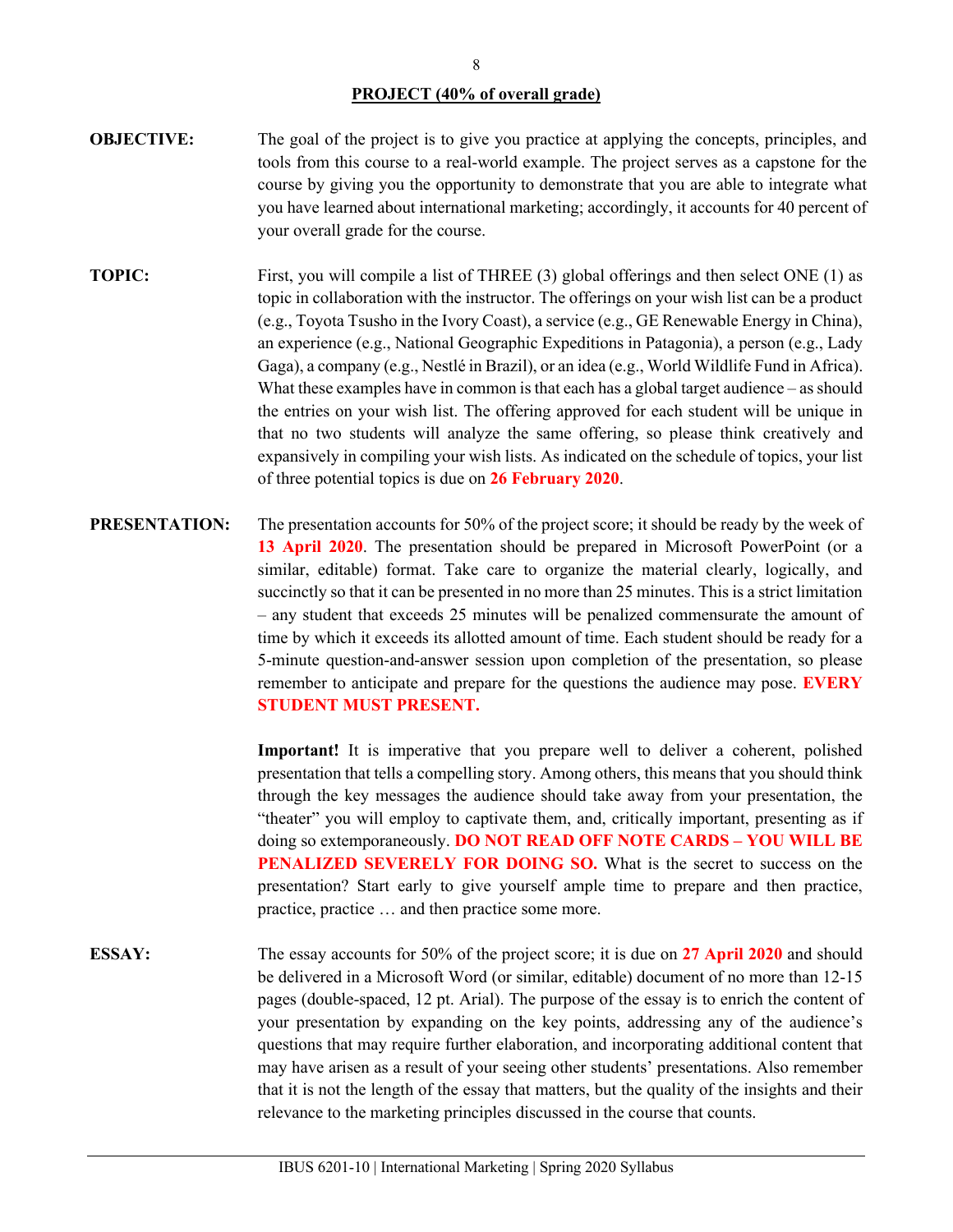**Important!** The key to success with the essay is to view it as the final opportunity you have to convince me that you have not only mastered the concepts, principles, and tools discussed in the course, but also know how to present them in a manner that is consistent with the requirements of an academic paper in marketing. Given that you have the entire semester to prepare this deliverable, I expect the essays to be compelling, free of error from a grammatical perspective, and appropriately referenced. To this end, please see the sections entitled "Referencing", "Guidelines" and "Rubric" below.

- **GRADING:** The project accounts for 40% of your overall grade, so be sure to devote ample time and effort to it.
- **REFERENCING:** The George Washington University has an integrity policy (honor code) in which the School of Business participates and to which you should strictly adhere. You should refresh your knowledge of the university's academic integrity policy before the start of classes and strictly adhere to its requirements on all course deliverables, including the homework assignments and project: https://studentconduct.gwu.edu/code-academicintegrity. The integrity policy covers topics such as using unattributed materials, so please avoid plagiarism and its unsavory consequences by referencing extensively.

Two of the more important skills to master in academic writing are recognizing when to reference and knowing how to do so properly. You MUST reference whenever you are using information (e.g., concepts, data, explanations, and theories) that was not originally conceived by you, unless this information is so well entrenched that it is accepted as selfevident (e.g., "the sun rises in the morning"). However, it is not always easy to determine if information is self-evident when exploring a new academic discipline, so please err on the side of referencing when in doubt. You MUST also reference correctly and consistently; in IBUS 6201, this means learning and adhering to the Harvard style of referencing, an example of which can be downloaded at the following URL: https://guides.lib.monash.edu/ld.php?content\_id=8481587.

**GUIDELINES:** Although courses such as IBUS 6201 have a significant writing component, they are not designed to teach basic writing skills. Nevertheless, the following brief guidelines apply to the style of writing to be used in homework assignments and the project deliverables:

> **Register:** The assignment or report should be written in a formal register which, amongst others, means avoiding the use of personal pronouns (e.g., "I", "you", "he", and "she") and contractions (e.g., "couldn't" instead of "could not" and "didn't" instead of "did not").

> **Grammar:** Sentences should be grammatically correct, with due attention paid to the "usual suspects" involved in grammatical mistakes: subject-verb agreement errors, sentence fragments, missing commas after introductory elements, misusing the apostrophe with "its", no commas in compound sentences, misplaced or dangling modifiers, vague pronoun references, wrong word usage, run-on sentences, superfluous commas, lack of parallel structure, sentence sprawl, comma splice, colon mistakes, and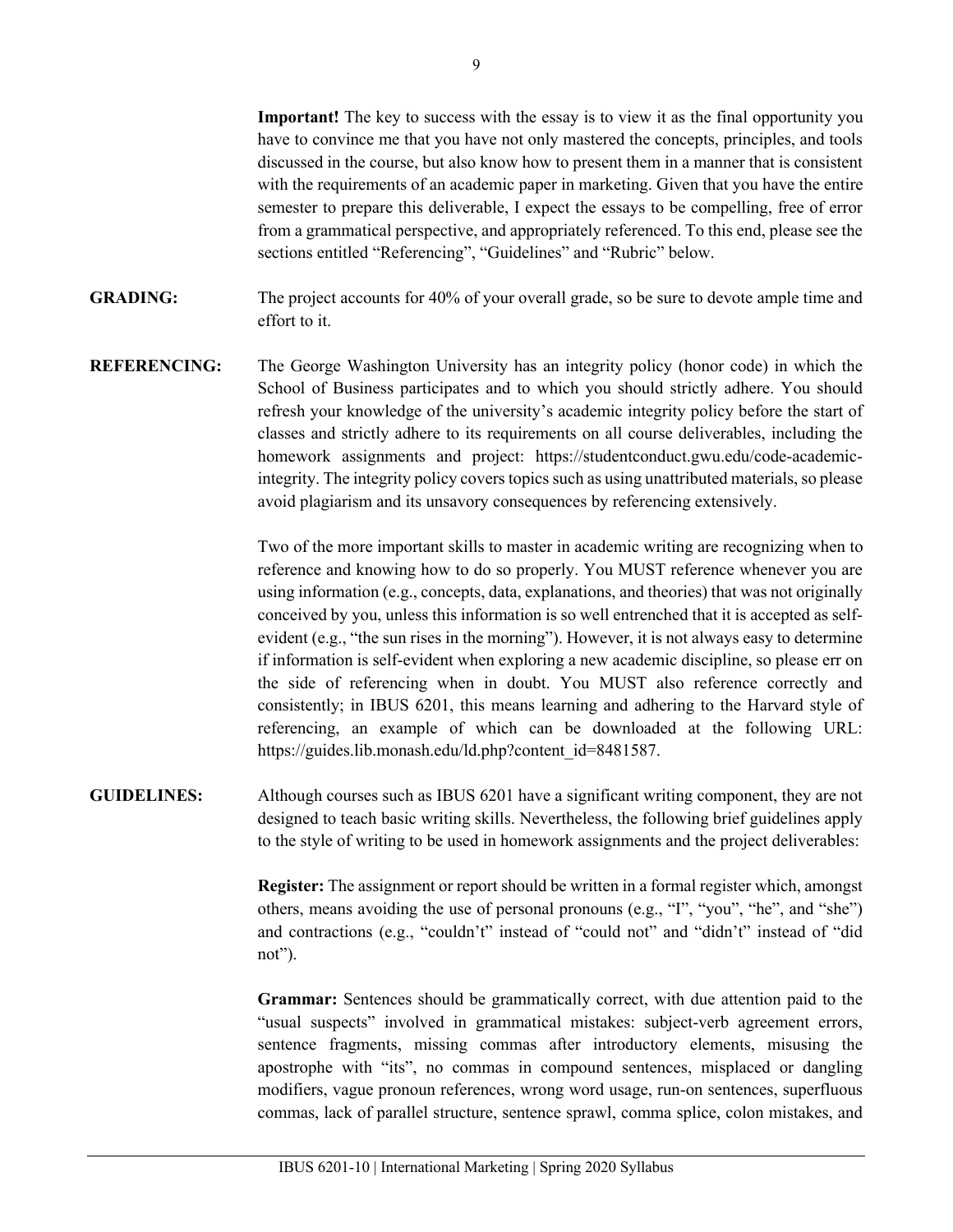split infinitives. Examples of these mistakes can be found at https://authority.pub/common-grammar-mistakes/. Also, the fourth edition of Patricia O'Conner's highly accessible *Woe Is I* is recommended to anyone interested in "an engaging, up-to-date, and jargon-free guide to every reader's questions about grammar, style, and usage for the 21st century" (www.amazon.com):

O'Conner, PT. 2019. *Woe Is I: The Grammarphobe's Guide to Better English in Plain English.* Fourth edition. New York, NY: Riverhead Books.

**Spelling and punctuation:** Spelling (the way in which a word is written) and punctuation (the use of marks, such as commas, parentheses, and semicolons, to delineate the elements of a sentence) should be consistent. For example, avoid using "Fast Fashion" and "Fast-Fashion" as proper nouns in the same essay – spell it either with or without a hyphen, but not both. When in doubt, refer to *Merriam-Webster* as an authoritative dictionary of contemporary American English – it can be downloaded free of charge.

**RUBRIC:** A rubric is a rating scale that makes explicit the criteria and standards for judging any student work involving an evaluation of quality. A holistic rubric will be used in IBUS 6201 to determine grades for any writing assignments:

#### **Writing assignment (illustrated for an assignment worth 10 points)**

**9-10 points:** The essence of the analysis is clear and strongly supported by the selection of relevant marketing concepts, principles, and theories, as well as their correct application. Information is presented logically and compellingly, leading to insightful conclusions that demonstrate insight and depth of understanding. In-text referencing is used consistently and correctly; the list of references is complete, alphabetized, indented, and free of errors related to format and style. Register, grammar, spelling, and punctuation are correct.

**8 points:** The essence of the analysis is reasonably clear and supported by the selection of relevant marketing concepts, principles, and theories, as well as their correct application. Information is presented in a logical manner that is easily followed. The conclusions drawn are generally correct but could demonstrate a stronger fit with the supporting arguments. In-text referencing is used consistently and correctly, and the list of references contains only a few errors related to format and style. Register, grammar, spelling, and punctuation are generally correct, but there are some errors.

**7 points:** The essence of the analysis is somewhat difficult to interpret, and relatively few marketing concepts, principles, and theories are selected and applied in support of the analysis. There are instances where it is difficult to follow the flow of the essay. Conclusions are either not drawn, incorrect, or do not logically follow from the supporting arguments. In-text referencing is inconsistent, and the list of references contains errors related to format and style. There are also several errors of register, grammar, spelling, and punctuation that detract from easily understanding the essay.

**4-6 points:** It is difficult to determine the essence of the analysis. The relevant concepts, principles, and theories are sparsely selected, misidentified, or incorrectly applied. The essay is hard to follow. Conclusions are not drawn consistently and are